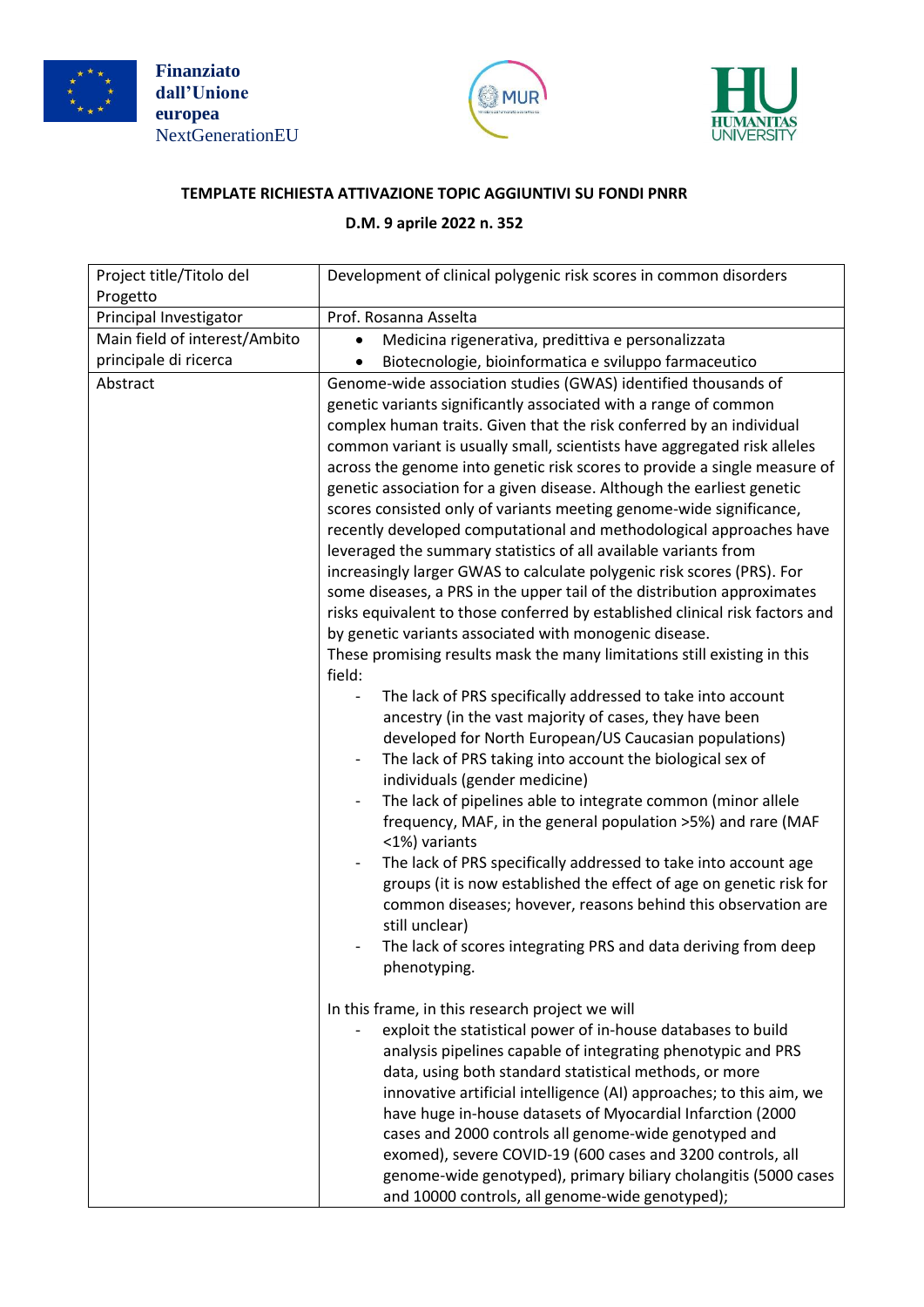





| Type of Co-funding                                                              | establish sex-specific and age-related PRS using the above listed<br>datasets;<br>exploit the statistical power of freely available databases (to be<br>downloaded from public repositories) to establish population-<br>specific PRS.<br>These aims will be pursued in order to feed a future indispensable phase<br>of translation to the bedside. This second phase involves the<br>development of an analytically valid pipeline for calculating, interpreting<br>and reporting PRS results for an individual patient. This phase will be<br>essentially developed thanks to the cooperation with the company<br>involved in this PhD program (GenomSys, see below).<br>X D.M. 352/2022 - Borse di dottorato cofinanziate dalle imprese                                                                                                                                                |
|---------------------------------------------------------------------------------|--------------------------------------------------------------------------------------------------------------------------------------------------------------------------------------------------------------------------------------------------------------------------------------------------------------------------------------------------------------------------------------------------------------------------------------------------------------------------------------------------------------------------------------------------------------------------------------------------------------------------------------------------------------------------------------------------------------------------------------------------------------------------------------------------------------------------------------------------------------------------------------------|
|                                                                                 |                                                                                                                                                                                                                                                                                                                                                                                                                                                                                                                                                                                                                                                                                                                                                                                                                                                                                            |
| Lab name and address                                                            | <b>Medical Genetics and RNA Biology</b><br>Department of Biomedical Sciences,<br>Humanitas University,<br>Via Rita Levi Montalcini 4, 20072 Pieve Emanuele, Milan, Italy                                                                                                                                                                                                                                                                                                                                                                                                                                                                                                                                                                                                                                                                                                                   |
| Brief description of the<br>coherence of the Project in<br>relation to the PNRR | Our project proposal will be in line with the major objectives of the 2021-<br>2027 National Research Programme, including:                                                                                                                                                                                                                                                                                                                                                                                                                                                                                                                                                                                                                                                                                                                                                                |
| objectives <sup>3</sup>                                                         | Consequences and challenges of ageing. Genetic variation contributes to<br>individual risk for many complex diseases and is increasingly being used<br>for predictive patient stratification. Previous work has shown that<br>genetic factors are not equally relevant to human traits across age. Our<br>project will examine the age-stratified genetic effect on many different<br>pathologies, including some that represent a socio-economic burden,<br>especially in the elderly.                                                                                                                                                                                                                                                                                                                                                                                                    |
|                                                                                 | Advanced diagnostics and precision medicine. The P4 medicine<br>(personalized, predictive, preventive, participatory) implies a deep<br>understanding of inter-individual differences in health/disease that are<br>due to genetic and environmental factors. Among others, our project<br>tries to overcome the sex-related issue. We aim to dissect molecular<br>mechanisms behind sex bias in different disorders (e.g., COVID-19 and<br>myocardial infarction, both characterized by male prevalence; and PBC,<br>in which we observe an extreme female preponderance), to reach the<br>ultimate goal of changing treatment paradigms by taking into account<br>sex-related factors. Thus, it belongs to the field of gender medicine,<br>defined by WHO as the study of how sex-based biological and gender-<br>based socioeconomic and cultural differences influence people health. |
|                                                                                 | In compliance with the principles of open science and FAIR data policy,<br>all the data produced with this project will be deposited in ad-hoc data<br>repository with dedicated accession numbers and associated with<br>detailed metadata. The results of this project will be presented at<br>national/international congresses and published in peer-reviewed open-<br>access journals.<br>In addition, the proximity and full integration among Humanitas                                                                                                                                                                                                                                                                                                                                                                                                                             |